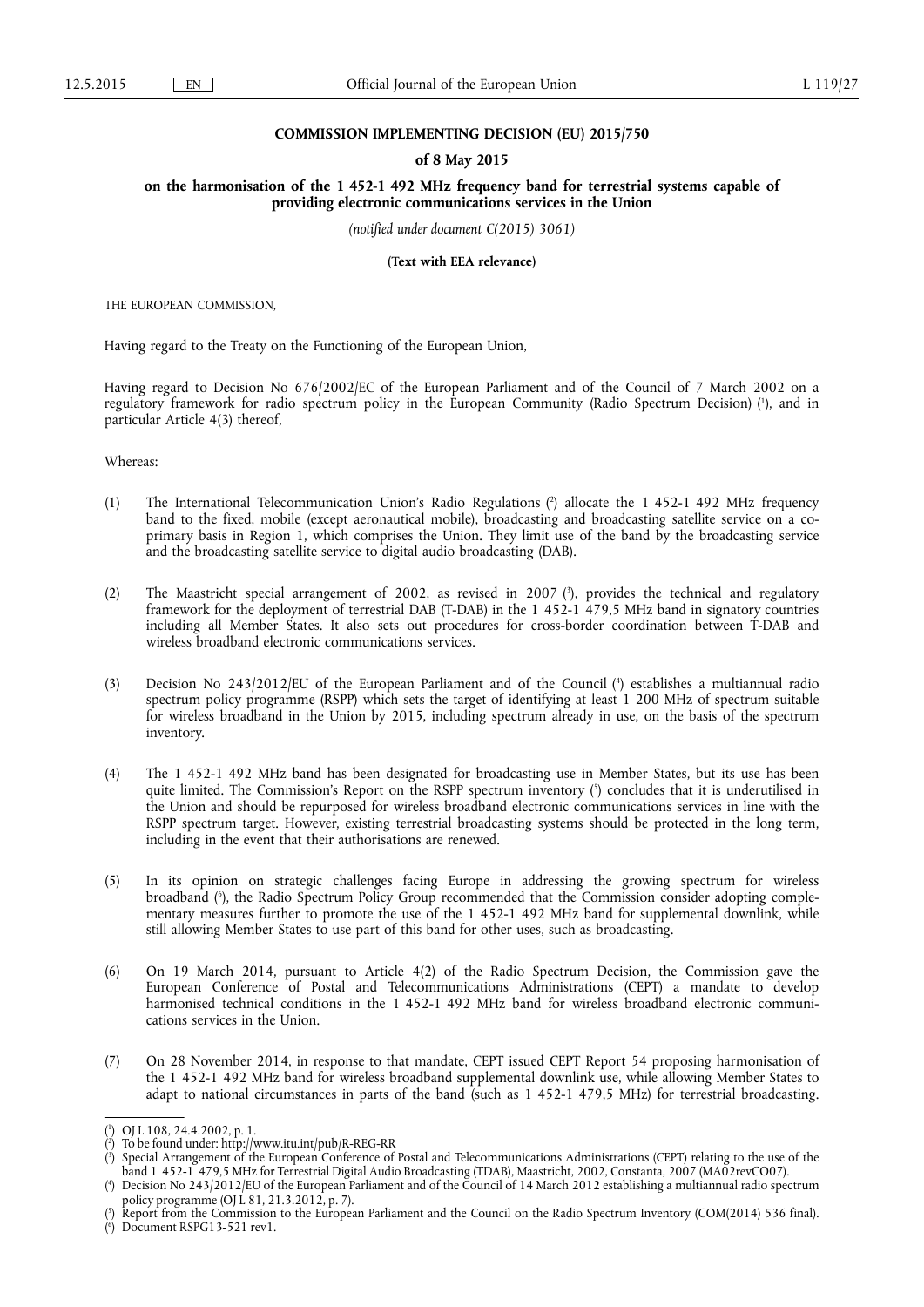Supplemental downlink is downlink-only use whereby spectrum within the band is used for unidirectional base station transmission providing electronic communications services, in combination with use of spectrum in another frequency band.

- (8) Harmonised downlink-only use of the 1 452-1 492 MHz band for wireless broadband electronic communications services is important in addressing data traffic asymmetry by enhancing the downlink capability of a wireless broadband system. Taking also into account the principles of technology and service neutrality, it also facilitates coexistence with already existing terrestrial broadcasting services in the same band, which may not comply with the technical conditions set out by this Decision. Member States should therefore allocate the band on a non-exclusive basis to all types of electronic communications services and ensure the coexistence of the services according to national circumstances and in line with international agreements.
- (9) The provision of wireless broadband electronic communications services in the 1 452-1 492 MHz band should be based on harmonised channelling arrangement and common minimal (least restrictive) technical conditions to foster the single market, mitigate harmful interference and ensure frequency coordination.
- (10) Common technical conditions and principles are necessary to ensure coexistence, as appropriate protection, between wireless broadband electronic communications services and T-DAB within the 1 452-1 492 MHz band, and between such services in the band and other uses in adjacent bands, including tactical radio relays, coordinated fixed links and aeronautical telemetry. There is a potential need for additional national measures to ensure coexistence with uses in adjacent bands, such as uncoordinated fixed links.
- (11) Cross-border agreements between administrations may be necessary to ensure implementation of the parameters set by this Decision so as to avoid harmful interference and improve spectrum efficiency and convergence in spectrum use. CEPT Report 54 sets out technical conditions and principles for cross-border coordination between wireless broadband electronic communications services and T-DAB and aeronautical telemetry services in the 1 452-1 492 MHz band, including at the borders of the Union.
- (12) The use of the 1 452-1 492 MHz band by other applications in third countries, subject to international agreements, may limit its introduction and use by wireless broadband electronic communications services in some Member States. Such Member States should take all necessary steps in order to minimise the duration and geographical extent of these limitations as soon as possible and should seek the assistance of the Union, where necessary, under Article 10(2) of the RSPP. They should notify the Commission of such limitations pursuant to Article 6(2) and Article 7, and the information should be published in accordance with Article 5, of the Radio Spectrum Decision.
- (13) Therefore, the measures provided in this Decision should be applied across the Union and implemented by Member States in order to ensure take-up of the 1 452-1 492 MHz band for wireless broadband electronic communications services in line with the RSPP spectrum target. Member States should report to the Commission on the implementation of the Decision and the use of the band in order to facilitate an assessment of its impact at EU level as well as its timely review, when necessary.
- (14) The measures provided for in this Decision are in accordance with the opinion of the Radio Spectrum Committee,

HAS ADOPTED THIS DECISION:

#### *Article 1*

This Decision is aimed at harmonising the conditions for the availability and efficient use of the 1 452-1 492 MHz frequency band for terrestrial systems capable of providing electronic communications services in the Union.

## *Article 2*

1. No later than six months after the date of notification of this Decision, Member States shall designate and make available, on a non-exclusive basis, the 1 452-1 492 MHz frequency band for terrestrial systems capable of providing electronic communications services in compliance with the parameters set out in the Annex.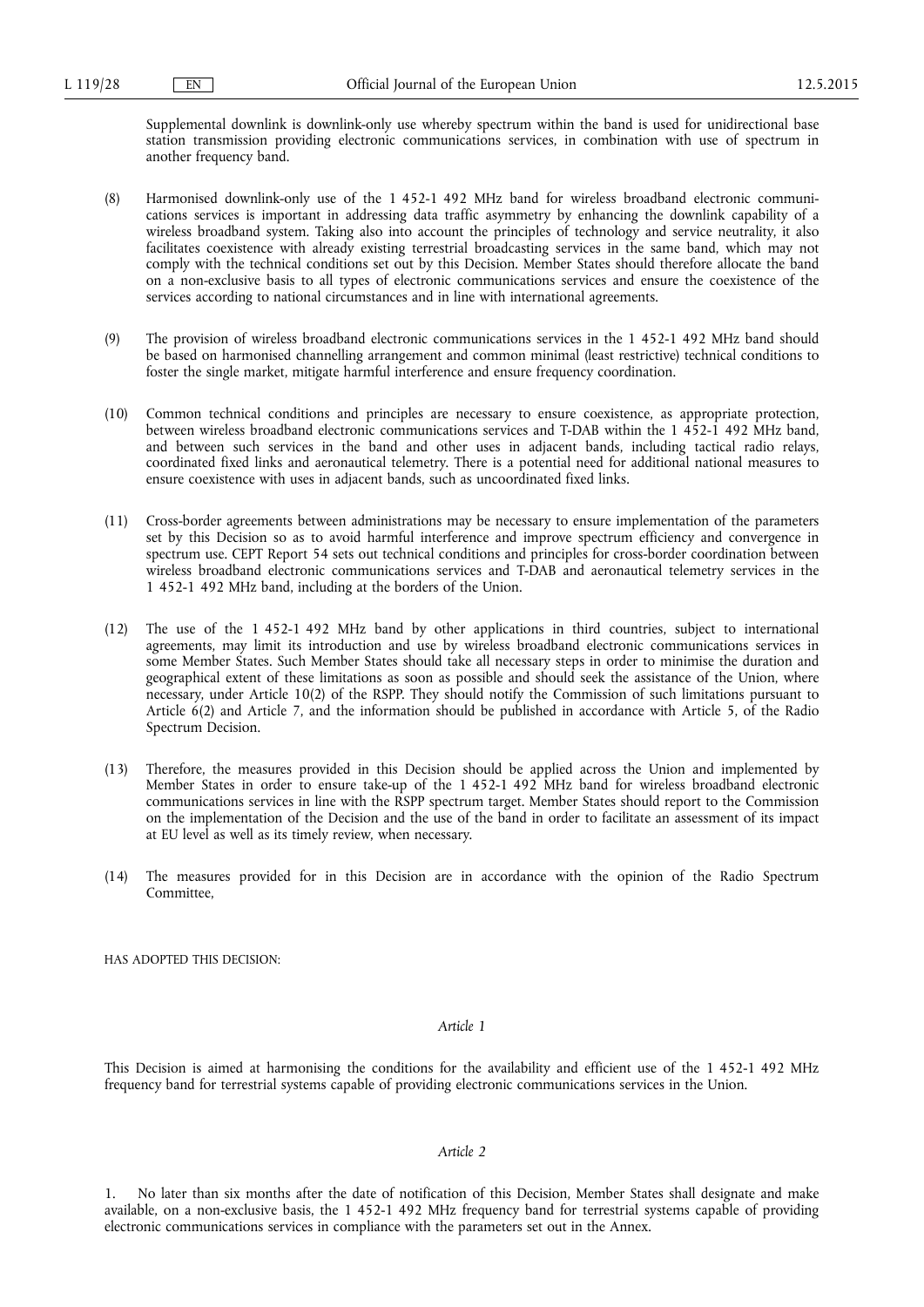2. Member States shall ensure that the terrestrial systems referred to in paragraph 1 give appropriate protection to:

- (a) systems in adjacent bands; and
- (b) terrestrial broadcasting systems operating within the 1 452-1 479,5 MHz frequency band pursuant to an authorisation in force on the day of notification of this Decision or to subsequent renewal of such authorisation and in compliance with the parameters set by the Maastricht Special Arrangement of 2002, as revised in 2007.

3. Member States shall facilitate cross-border coordination agreements so as to enable operation of the systems referred to in paragraph 1, taking into account existing regulatory procedures and rights, and relevant international agreements.

## *Article 3*

Member States shall not be bound by the obligations under Article 2 in geographical areas where coordination with third countries makes it necessary for them to deviate from the parameters set out in the Annex. They shall aim to minimise the duration and geographical scope of such deviation.

### *Article 4*

Member States shall report on the application of this Decision no later than nine months after the date of notification.

Member States shall monitor use of the 1 452-1 492 MHz frequency band and report their findings to the Commission upon request or at their own initiative in order to allow timely review of this Decision, when necessary.

*Article 5* 

This Decision is addressed to the Member States.

Done at Brussels, 8 May 2015.

*For the Commission*  Günther OETTINGER *Member of the Commission*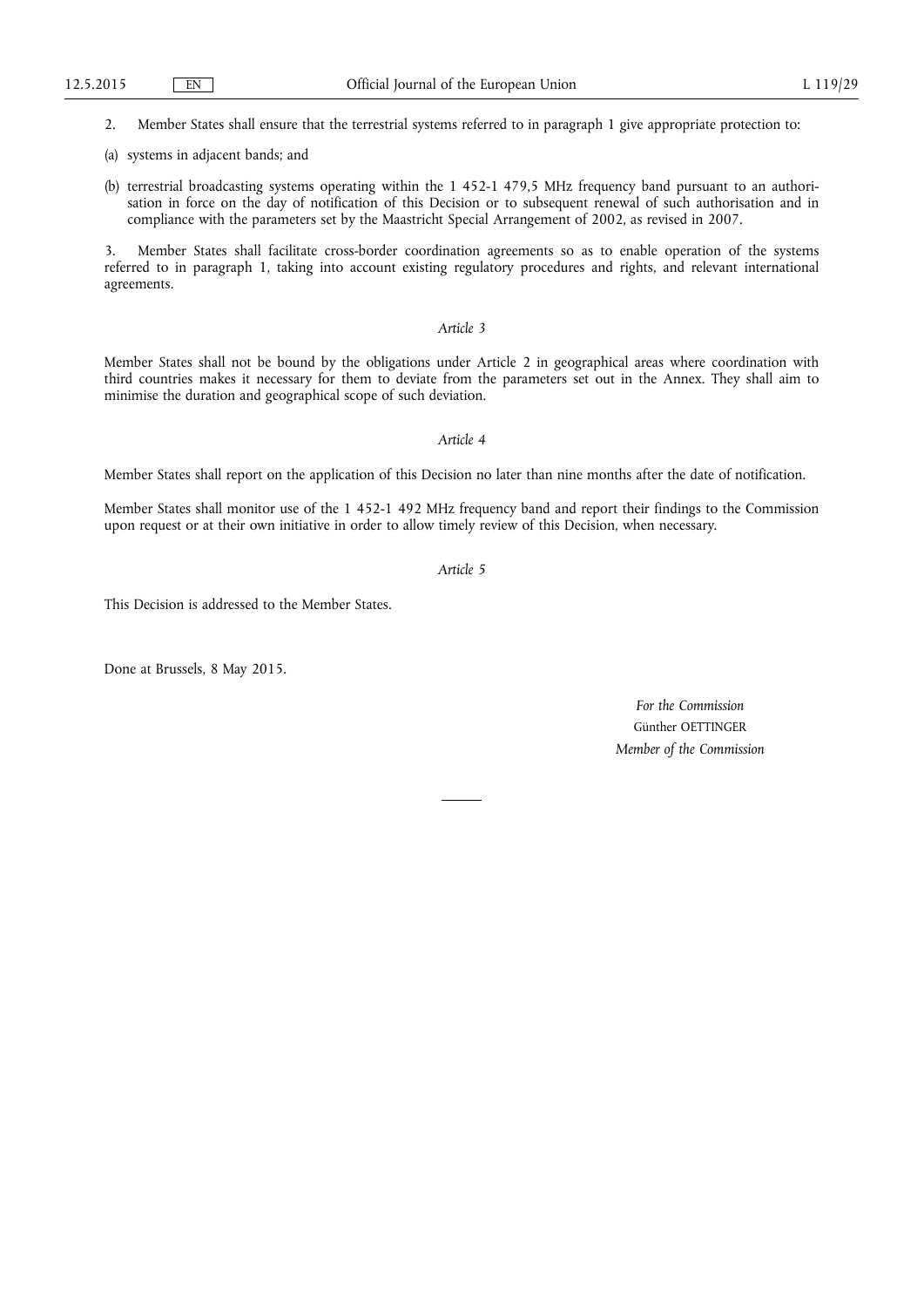#### *ANNEX*

#### **PARAMETERS REFERRED TO IN ARTICLE 2(1)**

- A. GENERAL PARAMETERS
- 1. The mode of operation within the 1 452-1 492 MHz frequency band shall be limited to base station ('downlinkonly') transmission.
- 2. Block sizes within the 1 452-1 492 MHz frequency band shall be assigned in multiples of 5 MHz. The lower frequency limit of an assigned block shall be aligned with or spaced at multiples of 5 MHz from the lower band edge of 1 452 MHz.
- 3. Base station transmission must comply with the block edge mask in this annex.

### B. TECHNICAL CONDITIONS FOR BASE STATIONS — BLOCK EDGE MASK

The following technical parameters for base stations called 'block edge mask' (BEM) shall be used in order to ensure coexistence between neighbouring networks in the absence of bilateral or multilateral agreements between operators of such neighbouring networks. Less stringent technical parameters, if agreed among the operators or administrations concerned, may also be used provided that these parameters comply with the technical conditions applicable for the protection of other services or applications, including in adjacent bands or subject to cross-border obligations.

The BEM is an emission mask that is defined as a function of frequency in relation to the edge of a block of spectrum for which rights of use are granted to an operator. It consists of in-block and out-of-block power limits. The in-block power limit is applied to a block owned by an operator. Optional in-block requirements are set out below. The out-ofblock power limits are applied to spectrum within the 1 452-1 492 MHz frequency band which is outside a block granted to an operator. They are set out in Table 1.

Furthermore, coexistence power limits are defined for wireless broadband electronic communications services within the 1 452-1 492 MHz band in order to ensure compatibility between these services and other radio services or applications either within the 1 452-1 492 MHz frequency band or in the adjacent 1 427-1 452 MHz or 1 492-1 518 MHz frequency bands. The co-existence power limits with regard to services or applications in the adjacent bands are set out in Table 2. Additional technical or procedural measures ( 1 ) or both may be applied at national level to ensure coexistence with services and applications in the adjacent bands. The coexistence limits for T-DAB services in the 1452-1492 MHz band are set out in Table 3.

#### **In-block requirements**

An in-block equivalent isotropically radiated power (EIRP) ( 2 ) limit for base stations is not obligatory. Member States may set an EIRP limit not exceeding 68 dBm/5 MHz which can be increased for specific deployments, for example for the aggregated use of spectrum within the 1 452-1 492 MHz band and spectrum in lower frequency bands.

### **Out-of-block requirements**

### *Table 1*

### **Base station BEM out-of-block EIRP limits within the 1 452-1 492 MHz frequency band per antenna**

| Frequency range of out-of-block emissions | Maximum mean out-of-block<br>EIRP | Measurement bandwidth |
|-------------------------------------------|-----------------------------------|-----------------------|
| $-10$ to $-5$ MHz from lower block edge   | $11$ dBm                          | 5 MHz                 |
| - 5 to 0 MHz from lower block edge        | $16.3$ dBm                        | 5 MHz                 |
| 0 to + 5 MHz from upper block edge        | $16,3$ dBm                        | 5 MHz                 |

<sup>(</sup> 1 ) For instance, one or more of the following: frequency planning coordination, site coordination, more stringent in-band power limits for base stations, more stringent out-of-band equivalent isotropically radiated power limits for base stations than stipulated in Table 2.

<sup>(</sup> 2 ) In-block EIRP is the total power radiated in any direction at a single location, independent of any base station configuration.